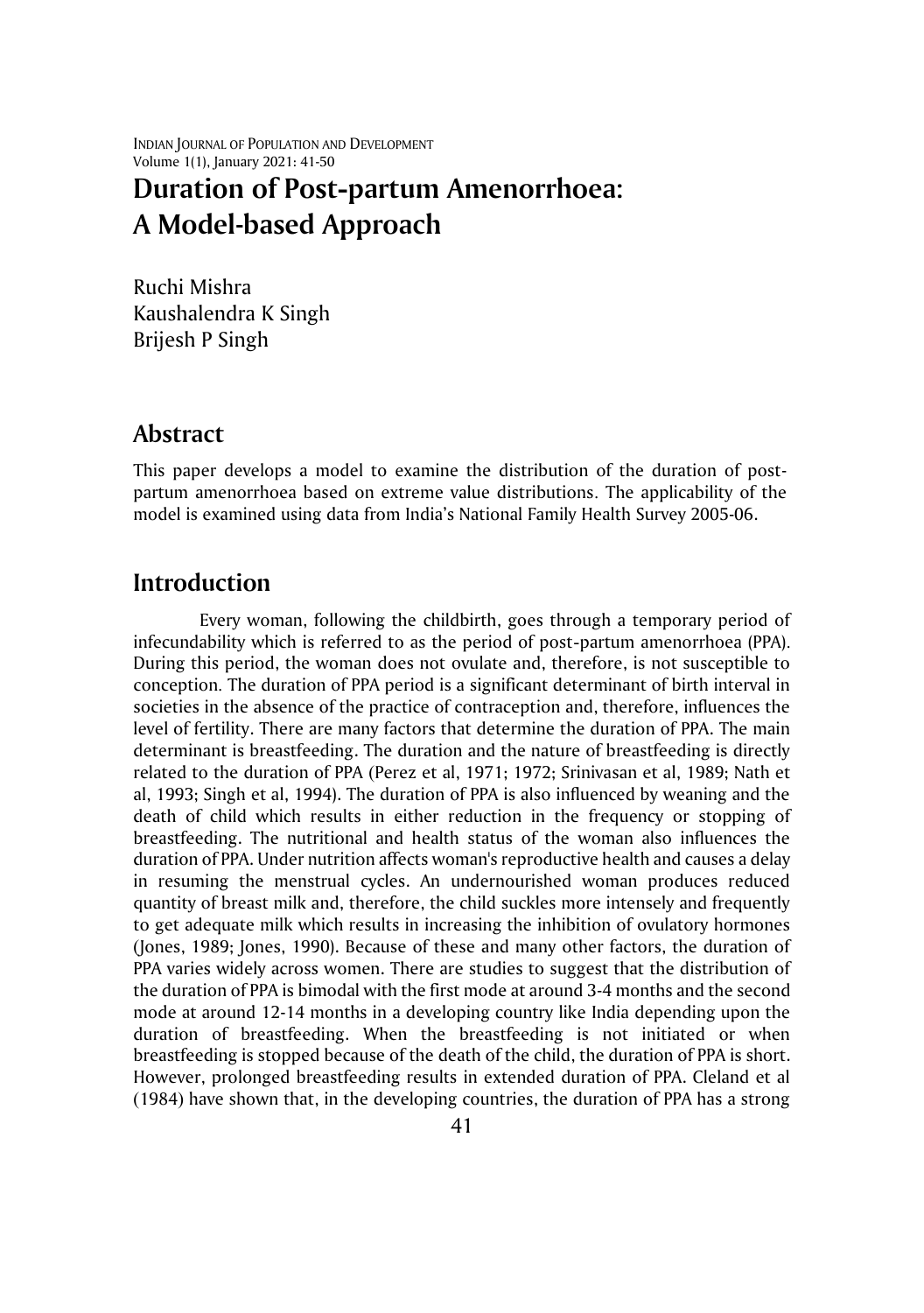impact on the level of fertility. The length of PPA is, therefore, one of the proximate determinants of fertility (Bongaarts, 1978).

In India, breastfeeding is nearly universal. Therefore, the duration of PPA is quite long (Ramchandran, 1987; Srinivasan et al, 1989; Nath et al, 1993; Singh et al, 1994). In rural areas, it is one of the important factors in deciding the birth interval. The relationship between the duration of PPA and the duration of breastfeeding has been extensively studied (Habicht et al, 1984; Singh and Singh, 1989; Singh et al, 1990; Nath et al, 1994; Singh et al, 1994; Mukharjee et al, 1994; Singh et al, 1999).These studies suggest that the relationship between the duration of breastfeeding and the duration of PPA is not direct because the duration of PPA is also influenced by many other factors (Frisch, 1978; Huffman et al, 1987).

The information related to the duration of PPA is usually collected through household surveys like National Family Health Survey (NFHS) in India or Demographic and Health Survey (DHS) in other countries of the world. There are studies to suggest that data regarding the duration of PPA available through these surveys are generally of poor quality as women do not remember the exact time of the return of menstruation after their last birth. Moreover, information about the duration of PPA is recorded in completed months so that it is found that these data suffer from age heaping usually at months 3,6,9 and 12 (Singh et al, 1994). The duration of PPA, however, is a continuous variable. At the same time, substantial variation in the duration of PPA has been observed among populations despite nearly universal breastfeeding pattern (Singh et al, 1999).

In view of the limitations of household survey-based approach of establishing the distribution of the duration of PPA in contemporary populations, model-based approaches have been evolved to estimate the duration of PPA in the context of fertility-related research. Efforts, in this direction, have been made by Barrette (1969), Lesthaeghe and Page (1980) and Potter and Kobrin's (1981). Barrette has used modified Pascal distribution; Lesthaeghe and Page have used logit model while Potter and Kobrin have used mixed geometric negative binomial model to characterise the distribution of the duration or length of PPA. Ford and Kim (1987) have used a mixture of two extreme value distributions to model the distribution of the duration of PPA in the presence of censored cases. The applicability of these models has generally been examined through data obtained from prospective studies. In all these studies, the duration of PPA is treated as a discrete variable.

In the present paper, we model the distribution of the duration of PPA under the assumption that the duration of PPA is a continuous variable. Moreover, we test the applicability of the model based on the retrospective data available from a largescale household survey. The paper is organized as follows. The next section of the paper describes the model that characterises the bimodal nature of the distribution of the duration of PPA. Section three of the paper describes the source of data that has been used to apply the model. We have used the data available from India's National Family Health Survey 2005-06. Results of fitting the model to the real time data are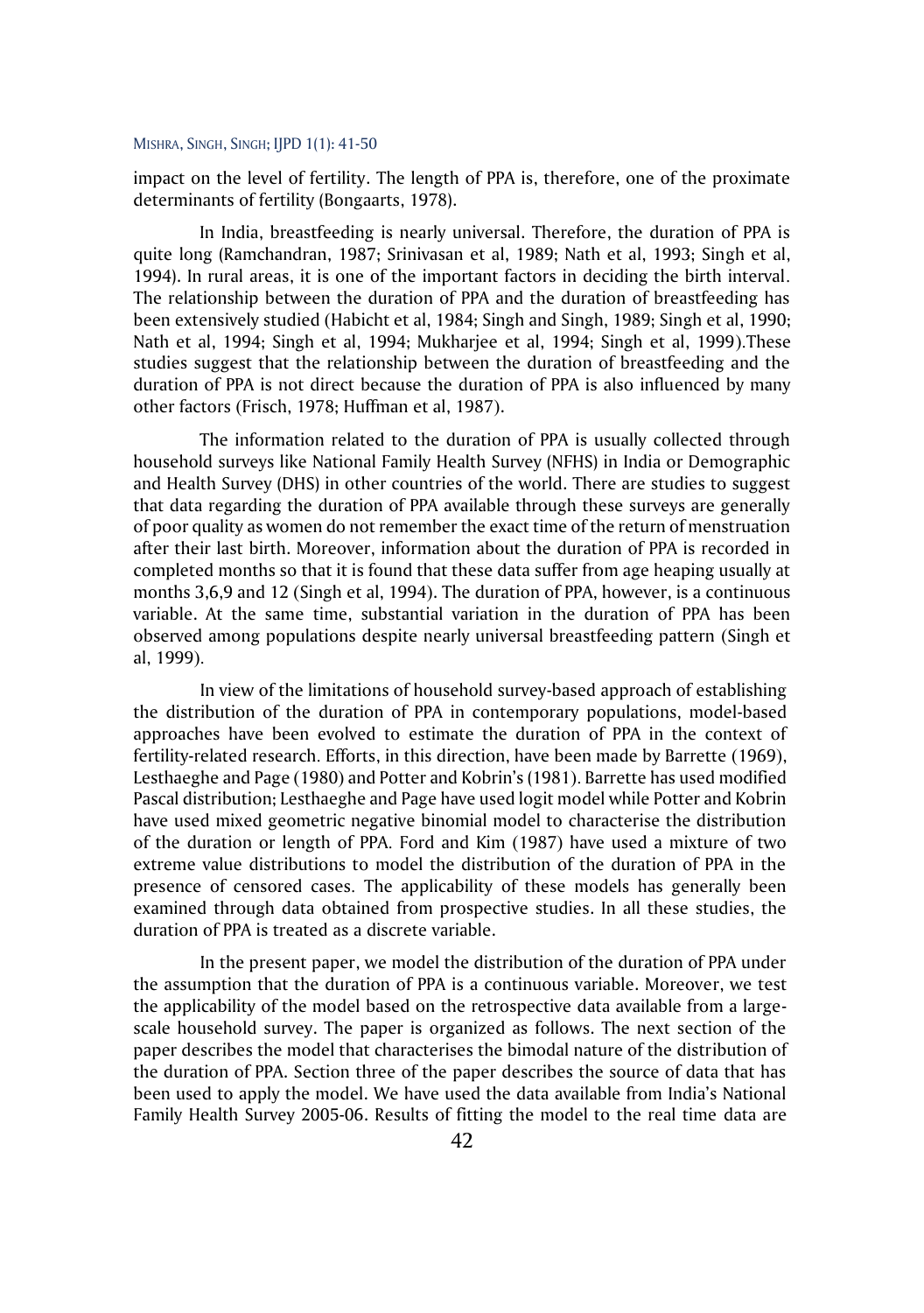presented in the fourth section of the paper. The last section of the paper discusses the nature of the distribution of the duration of PPA in India and its policy and programme implications.

### **The Model**

We have used type I extreme value distribution or Gumbel distribution (Jhonson and Kotz, 1970) to model the duration of PPA in the present study. The Gumbel distribution, named after the pioneer German mathematician Emil J. Gumbel (1891- 1966), has been extensively used in various fields including hydrology for modelling extreme events. Nath and Talukdar (1992) have used type I extreme value model to describe the pattern of woman age at marriage in a traditional society in India in which women marry at an early age and where all births occur within the institution of marriage. Singh and Dixit (2017) have used this distribution for modelling age at first birth. The distribution and density function of the extreme value distribution can be given as follows

$$
F(x) = \exp\left(-\exp\left(-\frac{(x-M)}{\theta}\right)\right) \tag{1}
$$

$$
f(x) = \frac{1}{\theta} \exp\left(-\frac{x - M}{\theta} - \exp\left(-\frac{(x - M)}{\theta}\right)\right)
$$
 (2)

In the above model  $M$  is the mode and is termed as the location parameter while  $\theta$  is the scale parameter. The model used here incorporates both unimodal and bimodal behaviour of the distribution of the duration of PPA by using a mixing parameter *α*, which ranges between 0 and 1. The mixture distribution can be written as

$$
f(x) = \alpha f_1(x) + (1 - \alpha) f_2(x)
$$
 (3)

where  $f_1(x)$  is the first extreme value distribution and  $f_2(x)$  is the second extreme value distribution. The desired density function is now given by

$$
f(x)_m = \frac{\alpha}{\theta_1} \exp\left(-\frac{(x - M_1)}{\theta_1} - \exp\left(-\frac{(x - M_1)}{\theta_1}\right)\right) + \frac{((1 - \alpha))}{\theta_2} \exp\left(-\frac{(x - M_2)}{\theta_2} - \exp\left(-\frac{(x - M_2)}{\theta_2}\right)\right) \tag{4}
$$

and the mixture distribution can be expressed as:

$$
F(x)_m = \alpha \exp\left(-\exp\left(-\frac{x - M_1}{\theta_1}\right)\right) + (1 - \alpha) \exp\left(-\exp\left(-\frac{x - M_2}{\theta_2}\right)\right) \tag{5}
$$

The mixing parameter  $\alpha$  of the model reflects the proportion of those women with short duration PPA so that 1- $\alpha$  reflects the proportion of women with prolonged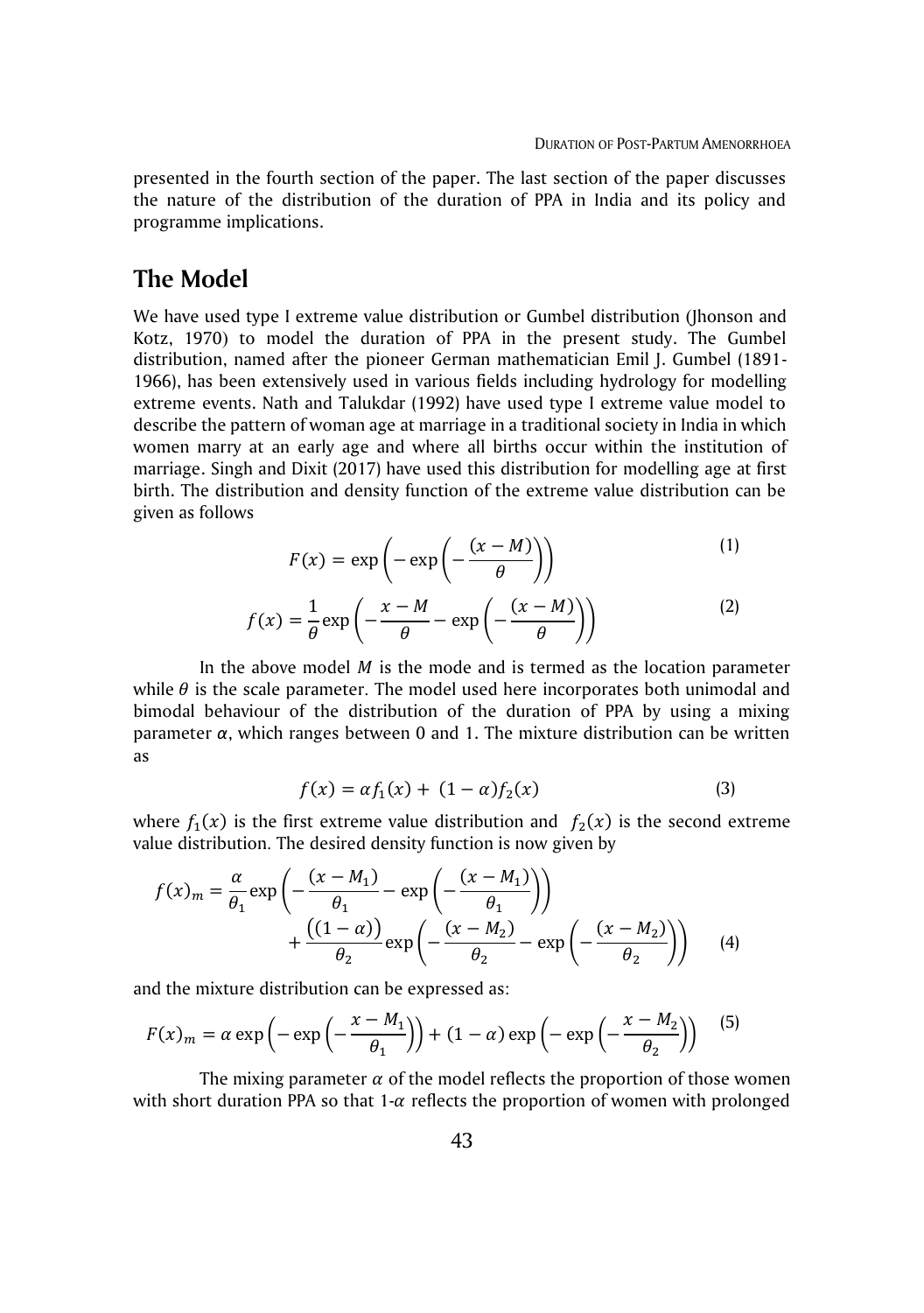duration of PPA. The mean and variance of women having short duration PPA and mean and variance of women having long duration PPA can be described by the set of parameters  $(M_1, \theta_1)$  and  $(M_2, \theta_2)$ .The relationship between mode (*M*) and mean ( $\mu$ ) of type I extreme value distribution can be described as:

*µ*=*M*+ *γ*

Where *γ*, approximately equal to 0.5772, is known as the Euler-Mascheroni constant (Singh and Dixit, 2017). Since *M* and  $\theta$  are positive, mean  $(\mu)$  of the distribution is always more than the mode (*M*) which means that the distribution of the duration of PPA is always positively skewed.

The model has five parameters which need to be estimated. We have used nonlinear minimisation procedure to estimate the parameters of the model. This procedure minimises the following quantity:

$$
SS_F = \sum_{x} \left( S_x - \left( 1 - F(x) \right) \right)^2 \tag{6}
$$

where  $S<sub>x</sub>$  is the life table survival function, while  $F(x)$  is the distribution function of the mixture model. The proposed model can also incorporate censored data (Ford and Kim, 1987), but we consider here complete observations only.

# **Application**

We apply the above model to the data available from India's National Family Health Survey-3 (NFHS-3) 2005-06for five states – Kerala, Andhra Pradesh, Maharashtra, Uttar Pradesh, and West Bengal (Government of India, 2007). The data pertain to the duration of PPA reported by ever-married women aged 15-49 years at their last but one birth. Any missing or conflicting data have been excluded from the analysis. An exploratory data analysis was carried out to identify and exclude outliers and extreme values in the data before fitting the model.

| State          |                                    | Percentage of women with |      | Mean | Median | <b>SD</b> |      |
|----------------|------------------------------------|--------------------------|------|------|--------|-----------|------|
|                | duration of PPA (months) less than |                          |      |      |        |           |      |
|                |                                    |                          | 9    | 12   |        |           |      |
| Kerala         | 53.0                               | 76.2                     | 89.3 | 95.8 | 4.88   | 3.00      | 3.86 |
| Andhra Pradesh | 43.5                               | 73.8                     | 87.2 | 97.2 | 5.17   | 4.00      | 3.66 |
| Maharashtra    | 40.3                               | 62.1                     | 74.0 | 94.4 | 5.14   | 5.00      | 4.50 |
| Uttar Pradesh  | 50.6                               | 65.7                     | 73.4 | 93.8 | 5.28   | 3.00      | 5.04 |
| West Bengal    | 53.4                               | 73.3                     | 81.2 | 94.2 | 5.16   | 3.00      | 4.56 |

Table 1**:** Summary statistics of the distribution of the duration of PPA in five states.

Source: Authors' calculation

Table 1 gives the distribution of the ever-married women by the duration of PPA in five states. The mean duration of PPA is higher than the median duration of PPA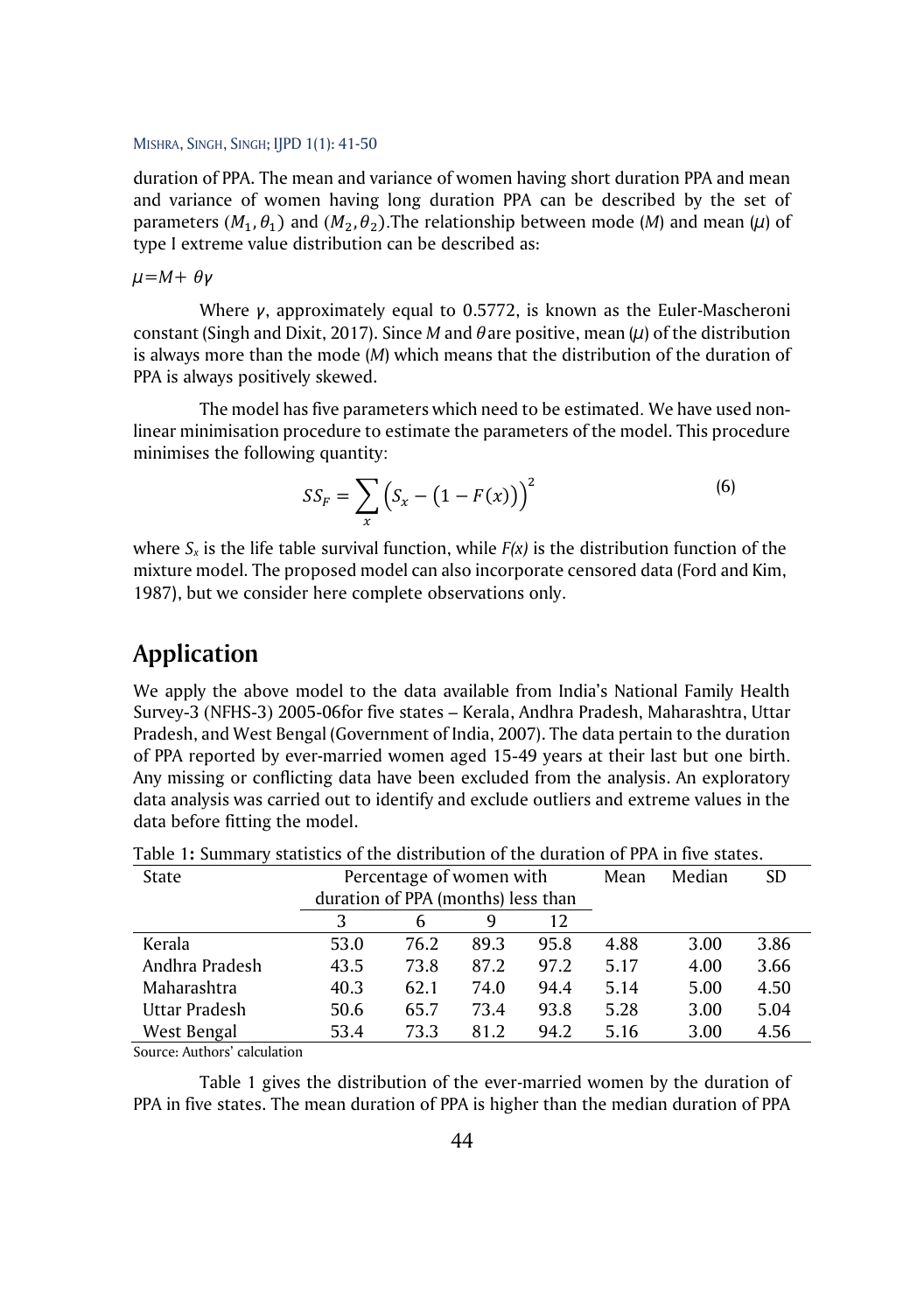in all the five states which indicates that the distribution of the duration of PPA in all states is positively skewed. Among different states, the mean duration of PPA is estimated to be the longest in Uttar Pradesh, but the shortest in Kerala. However, the median duration of PPA is estimated to be the longest in Maharashtra. Table 1 also suggests that in all states, less than 5 per cent ever-married women had a PPA of at least 12 months. In all state, majority of the ever-married women had at the most 3 months of PPA. This proportion was around 53 per cent in West Bengal and Kerala but only about 40 per cent in Maharashtra. Kerala is the only state where the distribution of the duration of PPA is found to be unimodal. In rest of the states, the distribution of the duration of PPA is found to be bimodal.

Table 2 gives estimates of the parameters of the model for the five states. In states where the distribution of the duration of PPA is bimodal, the second mode, as revealed by parameters*M2*, is around 8-10 months. The mean duration of PPA, estimated based on the model, is found to be the close approximation of the mean duration of PPA obtained directly from the data. This suggests that the model fits the observed distribution of the duration of PPA very well. In fact, the difference between the observed mean duration of PPA and the mean duration of PPA estimated from the model is found to be statistically insignificant in all the five states.

| <b>PPA</b><br>Pattern | <b>States</b>  | Parameters |            |             |      |          | Duration of<br><b>PPA</b> |           |
|-----------------------|----------------|------------|------------|-------------|------|----------|---------------------------|-----------|
|                       |                | М.         | $\theta_1$ | $M_{\odot}$ | θ,   | $\alpha$ | Mean                      | <b>SD</b> |
| Unimodal              | Kerala         | 2.65       | 4.04       |             |      |          | 4.98                      | 5.18      |
| Bimodal               | Andhra Pradesh | 2.15       | 1.80       | 7.82        | 3.88 | 0.71     | 5.18                      | 3.08      |
|                       | Maharashtra    | 1.39       | 1.29       | 7.66        | 4.03 | 0.65     | 4.88                      | 2.88      |
|                       | Uttar Pradesh  | 0.35       | 179        | 10.34       | 2.69 | 0.66     | 4.96                      | 2.69      |
|                       | West Bengal    | 0.58       | 2.60       | 8.92        | 5.45 | 0.66     | 5.48                      | 4.58      |

Table 2**:** Estimates of the parameters of the model

Source: Authors' calculation

It may also be seen from table 2 that the first mode of the distribution of the duration of PPA is the lowest in Uttar Pradesh and very low in West Bengal. This implies that the duration of PPA in a substantial proportion of women in these states is too short to have a regulating effect on fertility.

Empirical and fitted distribution of the duration of PPA five states are given in figures 1 through 5. In Kerala, the distribution has single mode at around 3 months and a mean duration of around 5 months. The distribution is positively skewed. In Andhra Pradesh, on the other hand, the distribution is bimodal with estimated modes at around 2 and 8 months but the distribution remains positively skewed (Figure 2).

Figure 3 shows the distribution of the duration of PPA in Maharashtra. There are also two modes in the distribution at around 1and 8 months respectively. The estimated mean duration of PPA is more than 5 months. In Uttar Pradesh, the first mode of the distribution of the duration of PPA is at 0.35 months only so that the mean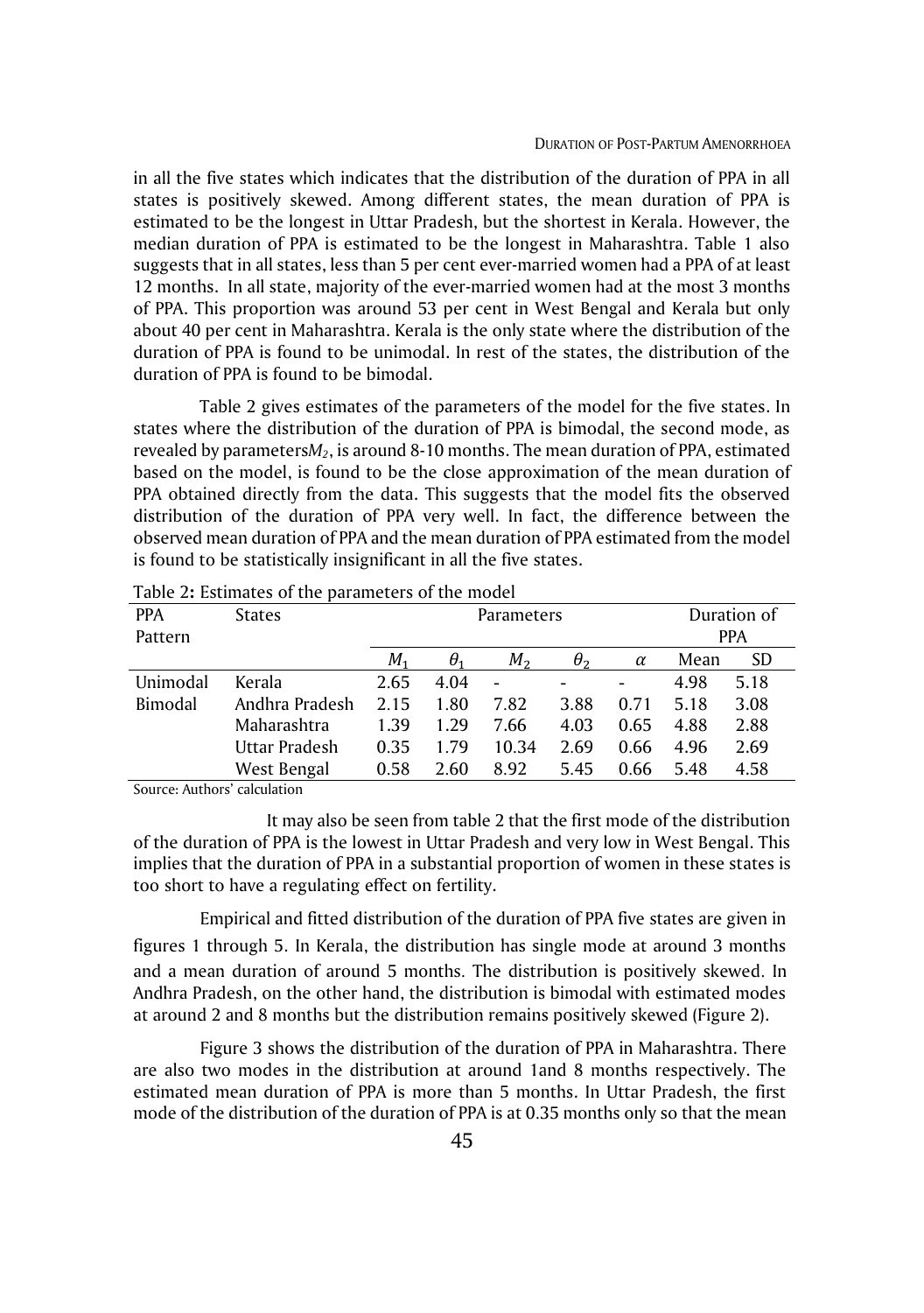duration PPA is very low despite the second mode at more than 10 months. The median duration of PPA in the state is 3 months.



Figure 3: Empirical density and model estimates for Kerala Source: Authors



months

Figure 2: Empirical density and model estimates for Andhra Pradesh Source: Authors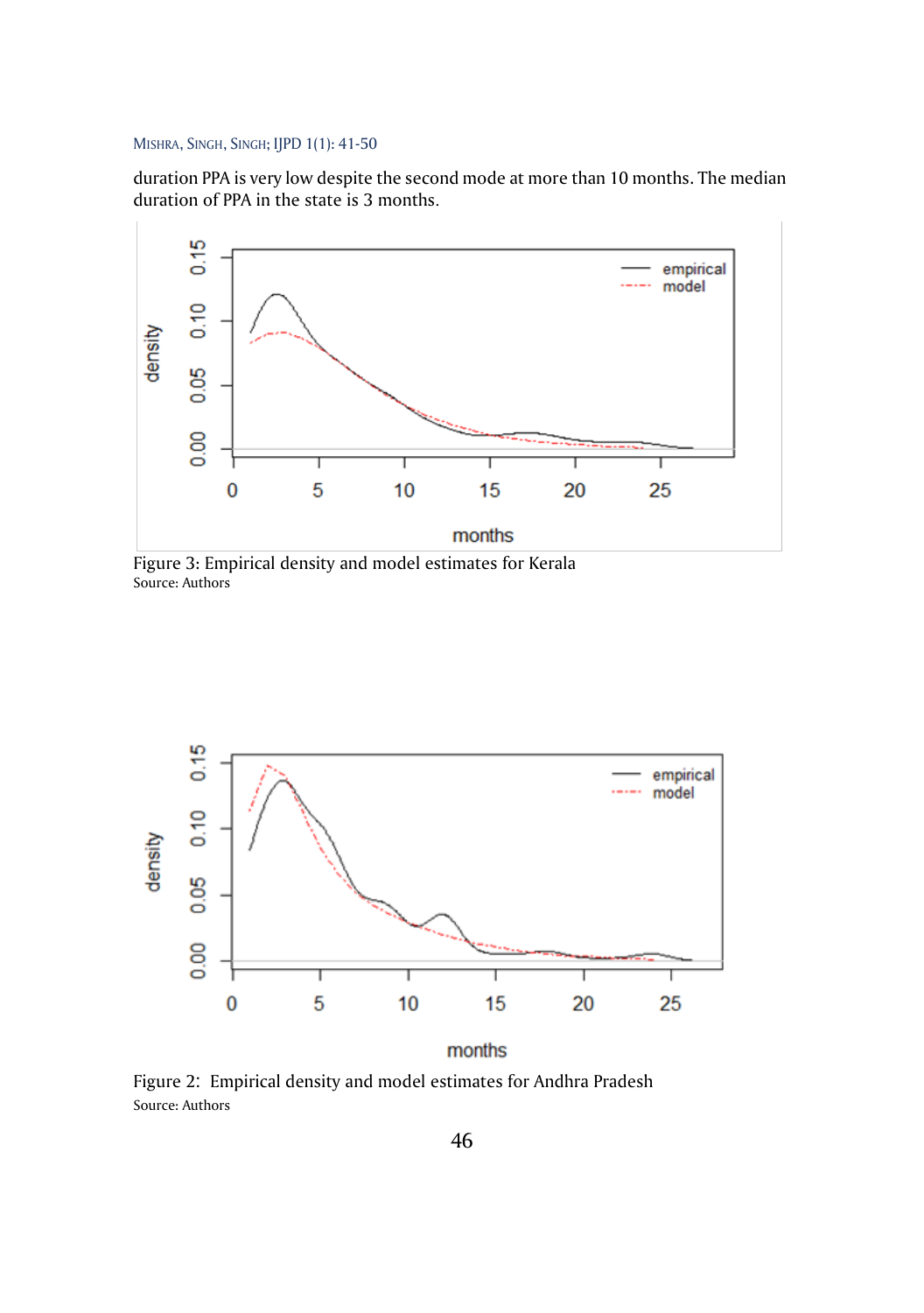DURATION OF POST-PARTUM AMENORRHOEA



Figure 3: Empirical density and model estimates for Maharashtra Source: Authors



Figure 4: Empirical density and model estimates for Uttar Pradesh Source: Authors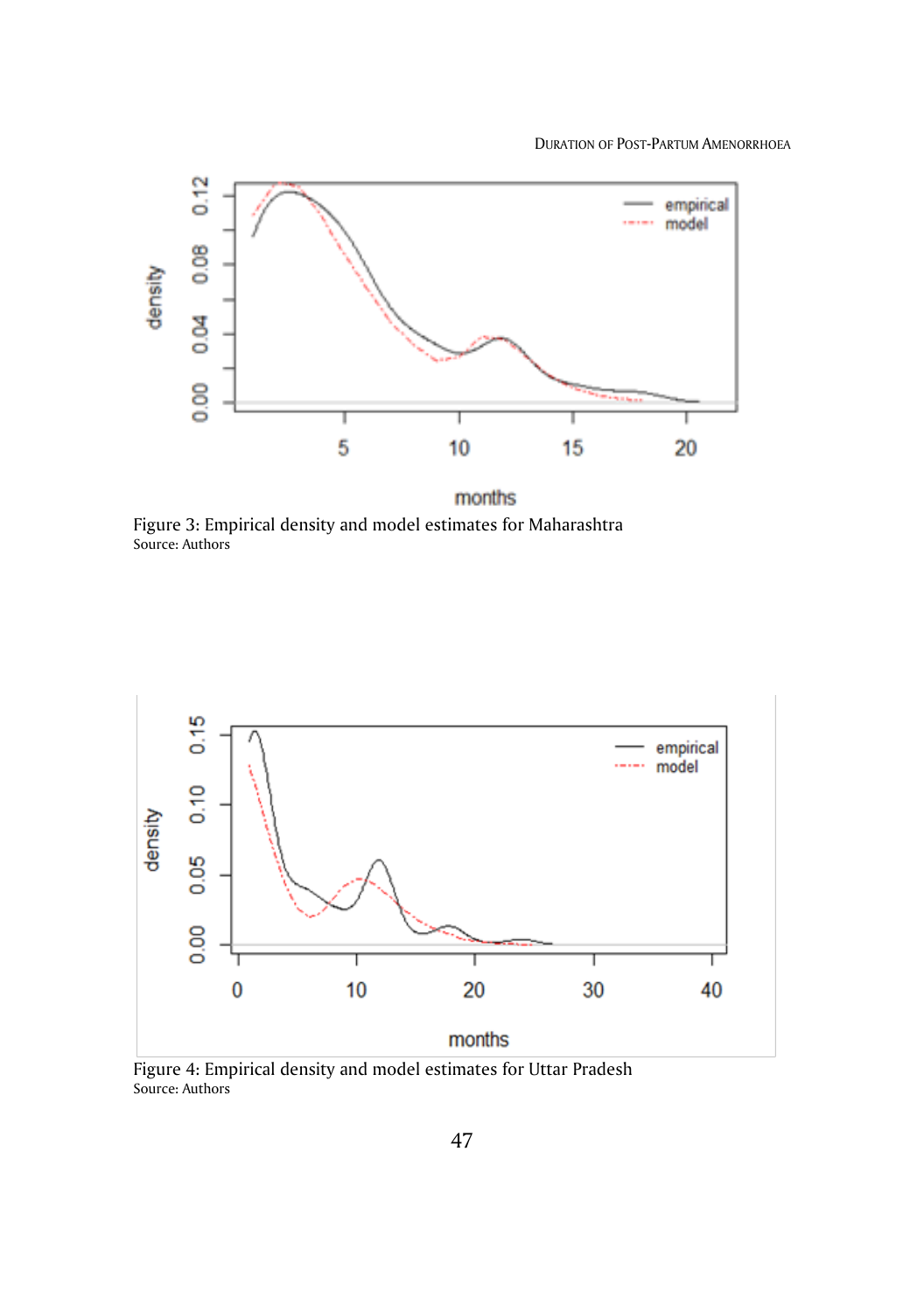

months

Figure 5: Empirical density and model estimates for West Bengal Source: Authors

The fitting of the model reveals interesting differences in the distribution of the duration of PPA across five states. First, the distribution is unimodal in Kerala but bimodal in the remaining four states. Second, the first model value is the highest in Kerala but the lowest in Uttar Pradesh. Third, the second modal value of the distribution is the highest in Uttar Pradesh among the four states but the lowest in Maharashtra. These variations in the parameters of the model across the five states suggest that factors influencing the duration of PPA are essentially different in different states. For example, women in four states other than Kerala can be divided into two groups, one having short duration PPA and the other having long duration PPA. It would be interesting to explore the distinguishing characteristics of the two groups of women. Similarly, it would be illustrating to examine the fertility impact of the duration of PPA in women belonging to two groups.

## **Conclusion**

This study has attempted to fit a mixture of two extreme value distributions to model the distribution of the duration of PPA in selected states of India as the available evidence suggests that the distribution of the duration of PPA may be unimodal as well as bimodal. Our modelling exercise confirms that the distribution of the duration of PPA in most of the states of India is bimodal with the only exception of Kerala where this distribution is unimodal. The paper also reveals that in majority of women, the duration of PPA is short which means that the impact of PPA on fertility is not substantial, although there are women in all states having long duration PPA. The paper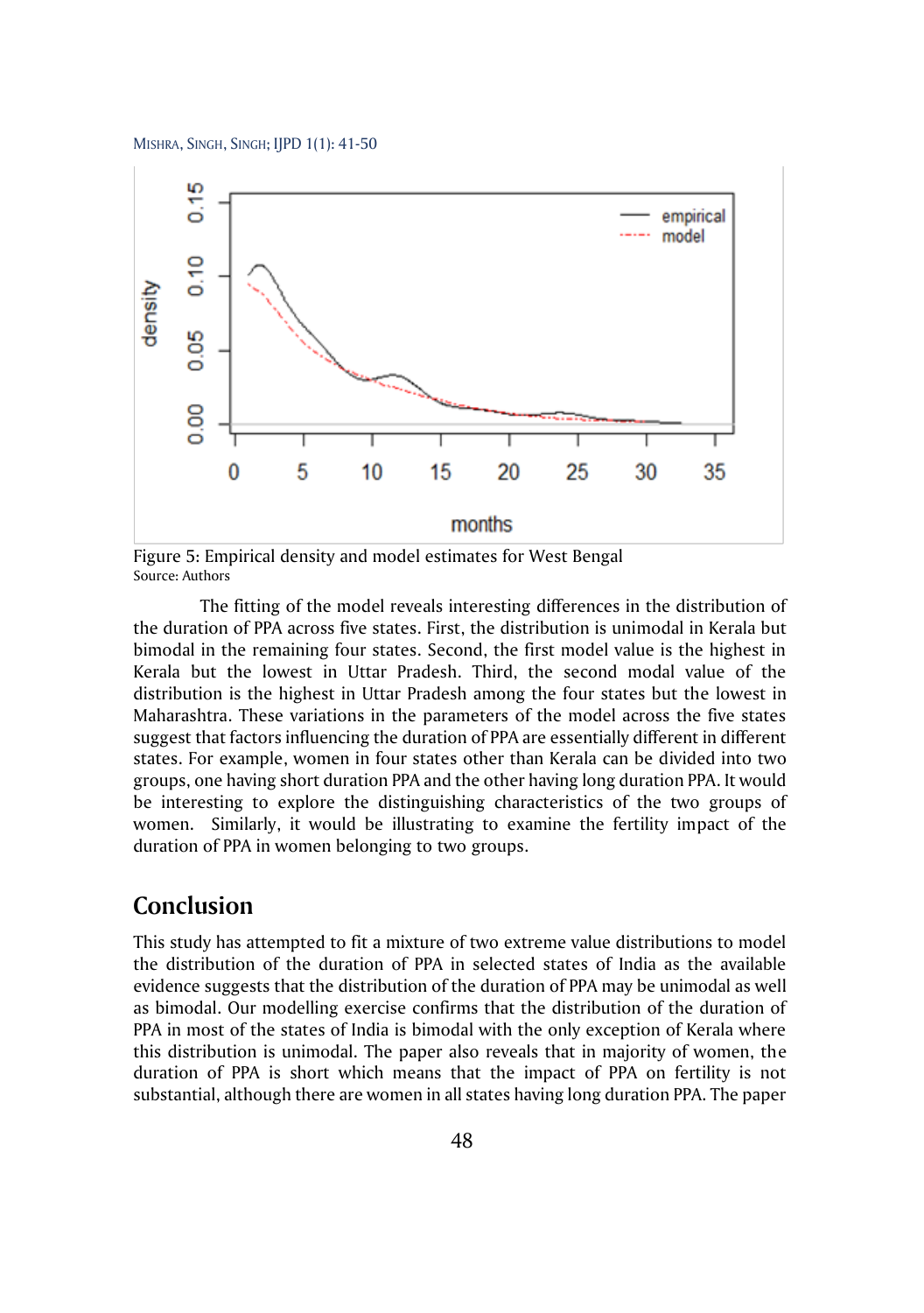suggests the need of analysing the distinguishing characteristics of women having short duration PPA and women having long duration PPA in different states of the country.

#### **References**

Barrett JC (1969) A Monte Carlo simulation of human reproduction. *Genus* 25: 1-22.

- Bongaarts J (1978) A framework for analyzing the proximate determinants of fertility. *Population and Development Review* 4(1): 105-132.
- Cleland J, Casterline JB, Singh S, Ashurst H (1984) The effects of nuptiality, contraception and breastfeeding on fertility in developing countries, *International Family Planning Perspectives* 10(3): 86-93.
- Ford K, Kim Y (1987) Distributions of postpartum amenorrhea: some new evidence, *Demography* 24(3): 413-430.
- Frisch RE (1978) Population, food intake, and fertility. *Science* 199: 22-30.
- Habicht JP, DaVanzo J, Butz WP, Meyers L (1985) The contraceptive role of breastfeeding. *Population Studies* 39(2): 213-232.
- Huffman S, FordLK, Allen HA Jr, Streble P (1987) Nutrition and fertility in Bangladesh: breastfeeding and post-partum amenorrhoea. *Population Studies* 41(3): 447- 462.
- Jones RE (1989) Breastfeeding and post-partum amenorrhoea in Indonesia. *Journal of Biosocial Science* 21(1): 83-100.
- Jones RE (1990) The effect of initiation of child supplementation on resumption of postpartum menstruation. *Journal of Biosocial Science* 22(2): 173-189.
- Johnson NL, Kotz S (1970) *Continuous Multivariate Distributions*. New York: Wiley.
- Lesthaeghe R, Page HJ (1980) The post-partum nonsusceptible period: development and application of model schedules. *Population Studies* 34: 143-170.
- Mukherjee S, Singh KK, Bhattacharya BN (1991) Breastfeeding in eastern Uttar Pradesh, India: differentials and determinants. *Janasamkhya* 9(1-2): 25-41.
- Nath DC, Singh KK, Land KC, Talukdar PK (1993) Breastfeeding and post-partum amenorrhea in a traditional society: a hazard model analysis. *Social Biology* 40(1&2): 74-86.
- Nath DC, Land KC, Singh KK (1994) The role of breastfeeding beyond post-partum amenorrhoea on the return of fertility in India: a life table and hazard model analysis. *Journal of Biosocial Science* 26(2): 91-206.